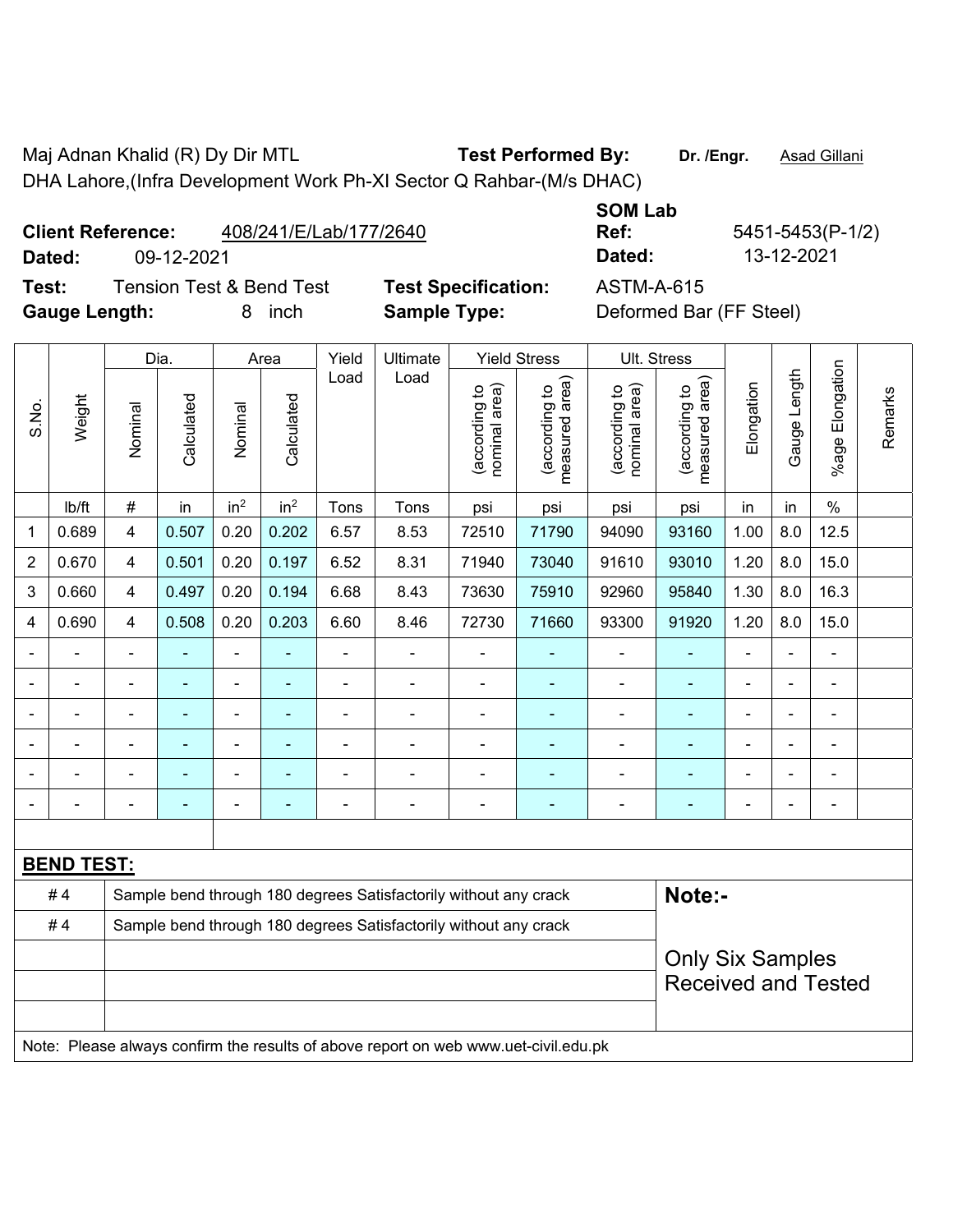Maj Adnan Khalid (R) Dy Dir MTL **Test Performed By:** Dr. /Engr. **Asad Gillani** DHA Lahore,(Infra Development Work Ph-XI Sector Q Rahbar-(M/s DHAC)

| <b>Client Reference:</b> | 408/241/E/Lab/178/119 |
|--------------------------|-----------------------|
|                          |                       |

**Dated:** 09-12-2021 **Dated:** 13-12-2021

 $\top$ 

**Test:** Tension Test & Bend Test **Test Specification:** ASTM-A-615 Gauge Length: **8** inch **Sample Type:** Deformed Bar (AF Steel)

**SOM Lab** 

**Ref:** 5451-5453(P-2/2)

|                |                                                                        |                          | Dia.           |                 | Area            | Yield          | Ultimate                 |                                | <b>Yield Stress</b>             | Ult. Stress                    |                                 |                |                |                 |         |
|----------------|------------------------------------------------------------------------|--------------------------|----------------|-----------------|-----------------|----------------|--------------------------|--------------------------------|---------------------------------|--------------------------------|---------------------------------|----------------|----------------|-----------------|---------|
| S.No.          | Weight                                                                 | Nominal                  | Calculated     | Nominal         | Calculated      | Load           | Load                     | nominal area)<br>(according to | measured area)<br>(according to | nominal area)<br>(according to | measured area)<br>(according to | Elongation     | Gauge Length   | %age Elongation | Remarks |
|                | lb/ft                                                                  | $\#$                     | in             | in <sup>2</sup> | in <sup>2</sup> | Tons           | Tons                     | psi                            | psi                             | psi                            | psi                             | in             | in             | $\%$            |         |
| $\mathbf 1$    | 1.509                                                                  | 6                        | 0.751          | 0.44            | 0.443           | 16.41          | 20.46                    | 82260                          | 81710                           | 102550                         | 101850                          | 1.20           | 8.0            | 15.0            |         |
| $\overline{2}$ | 1.531                                                                  | 6                        | 0.757          | 0.44            | 0.450           | 16.57          | 20.80                    | 83080                          | 81240                           | 104230                         | 101920                          | 1.20           | 8.0            | 15.0            |         |
| $\blacksquare$ | ۰                                                                      | $\blacksquare$           | $\blacksquare$ | $\frac{1}{2}$   |                 | $\blacksquare$ | $\blacksquare$           | $\overline{\phantom{a}}$       | ÷,                              | $\qquad \qquad \blacksquare$   | $\blacksquare$                  | $\blacksquare$ | $\blacksquare$ | $\blacksquare$  |         |
|                |                                                                        | $\blacksquare$           | $\blacksquare$ | $\blacksquare$  |                 |                |                          |                                |                                 |                                |                                 |                |                |                 |         |
|                |                                                                        | $\blacksquare$           | $\blacksquare$ | ÷               |                 | $\blacksquare$ | $\overline{\phantom{0}}$ | $\blacksquare$                 | ۰                               | $\blacksquare$                 | ۰                               | $\blacksquare$ | $\blacksquare$ | $\blacksquare$  |         |
|                |                                                                        | $\blacksquare$           | $\blacksquare$ | ÷               |                 | $\blacksquare$ | ä,                       | ä,                             | ÷,                              | ۰                              | ٠                               | $\blacksquare$ | ä,             | $\blacksquare$  |         |
|                | -                                                                      | $\overline{\phantom{0}}$ | ٠              | -               |                 | ٠              | $\blacksquare$           | ÷                              | ۰                               | ۰                              | ۰                               | ٠              | ۰              | $\overline{a}$  |         |
|                |                                                                        | $\blacksquare$           | $\blacksquare$ | ä,              |                 | $\blacksquare$ | $\blacksquare$           | ÷                              |                                 | ÷                              |                                 | $\blacksquare$ | $\blacksquare$ | $\blacksquare$  |         |
|                |                                                                        |                          |                | ÷               |                 |                |                          |                                |                                 | ÷                              |                                 |                |                |                 |         |
|                |                                                                        | $\blacksquare$           | $\blacksquare$ | ÷               |                 | $\blacksquare$ | $\overline{\phantom{0}}$ | ÷                              | ۰                               | ÷                              | $\blacksquare$                  | $\blacksquare$ | $\blacksquare$ | $\blacksquare$  |         |
|                |                                                                        |                          |                |                 |                 |                |                          |                                |                                 |                                |                                 |                |                |                 |         |
|                | <b>BEND TEST:</b>                                                      |                          |                |                 |                 |                |                          |                                |                                 |                                |                                 |                |                |                 |         |
|                | #6<br>Sample bend through 180 degrees Satisfactorily without any crack |                          |                |                 |                 |                |                          |                                |                                 |                                | Note:-                          |                |                |                 |         |
|                |                                                                        |                          |                |                 |                 |                |                          |                                |                                 |                                |                                 |                |                |                 |         |
|                |                                                                        |                          |                |                 |                 |                |                          |                                |                                 |                                | <b>Only Three Samples</b>       |                |                |                 |         |
|                |                                                                        |                          |                |                 |                 |                |                          |                                |                                 |                                | <b>Received and Tested</b>      |                |                |                 |         |

Note: Please always confirm the results of above report on web www.uet-civil.edu.pk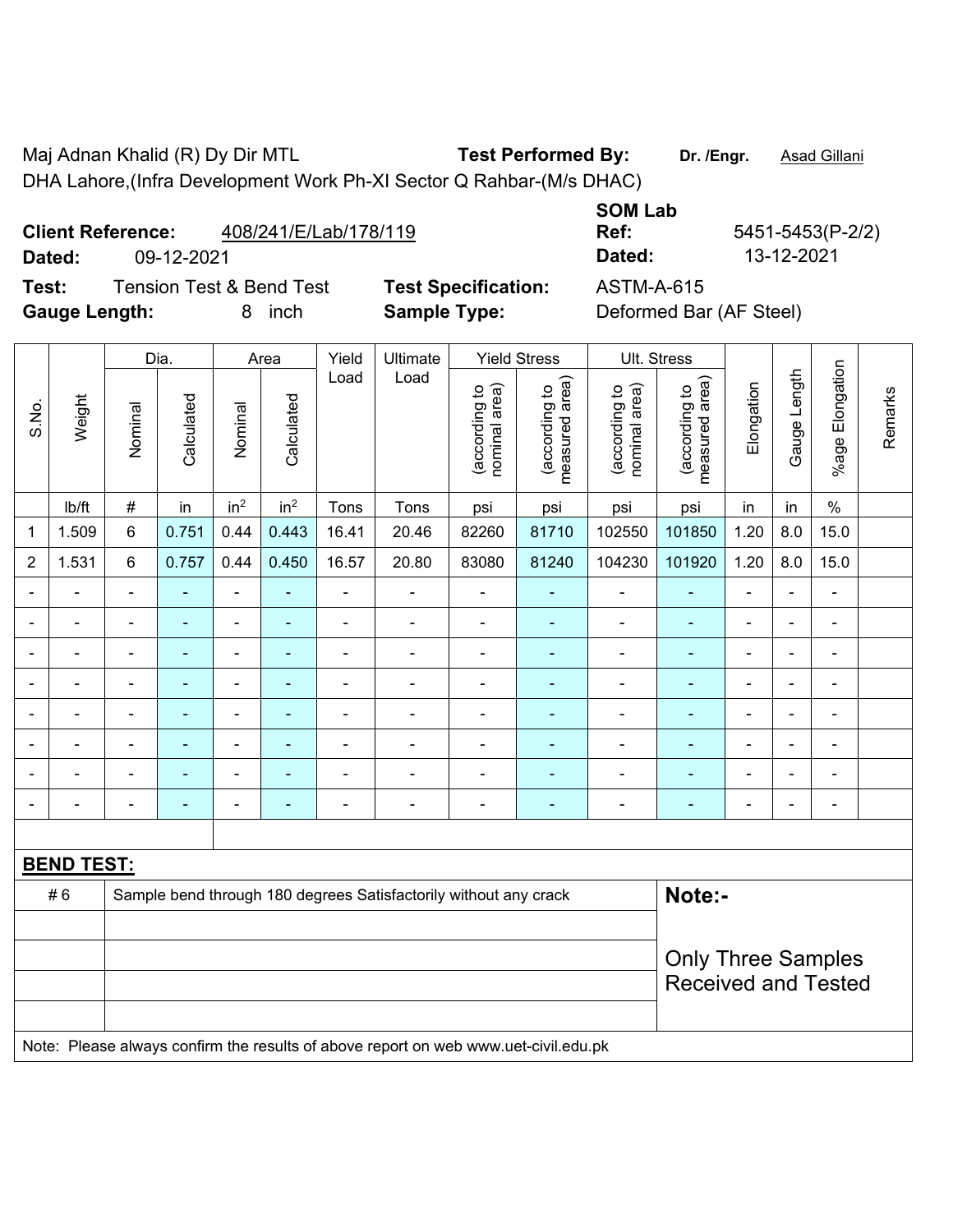PM Zaheer Associates,Garden City Muridke.(Const. of Jamia Mosque `A` Block)

| <b>Client Reference:</b> |            | Z.A/G.C/001-21 | Ref:   | 5454(Page-1/ |
|--------------------------|------------|----------------|--------|--------------|
| Dated:                   | 13-12-2021 |                | Dated: | 13-12-2021   |

**Test:** Tension Test & Bend Test **Test Specification:** ASTM-A-615 **Gauge Length:** 8 inch **Sample Type:** Deformed Bar (Ravi Steel)

| <b>SOM Lab</b> |                |
|----------------|----------------|
| Ref:           | 5454(Page-1/1) |
| Dated:         | 13-12-2021     |

|                |                                                                                     |                                                                  | Dia.           |                              | Area            | Yield                    | Ultimate                                                         |                                | <b>Yield Stress</b>             |                                | Ult. Stress                     |                |              |                       |         |
|----------------|-------------------------------------------------------------------------------------|------------------------------------------------------------------|----------------|------------------------------|-----------------|--------------------------|------------------------------------------------------------------|--------------------------------|---------------------------------|--------------------------------|---------------------------------|----------------|--------------|-----------------------|---------|
| S.No.          | Weight                                                                              | Nominal                                                          | Calculated     | Nominal                      | Calculated      | Load                     | Load                                                             | nominal area)<br>(according to | (according to<br>measured area) | nominal area)<br>(according to | (according to<br>measured area) | Elongation     | Gauge Length | Elongation<br>$%$ age | Remarks |
|                | lb/ft                                                                               | $\#$                                                             | in             | in <sup>2</sup>              | in <sup>2</sup> | Tons                     | Tons                                                             | psi                            | psi                             | psi                            | psi                             | in             | in           | $\%$                  |         |
| 1              | 1.404                                                                               | 6                                                                | 0.725          | 0.44                         | 0.413           | 10.45                    | 15.92                                                            | 52380                          | 55800                           | 79810                          | 85030                           | 1.50           | 8.0          | 18.8                  |         |
| $\overline{2}$ | 1.400                                                                               | 6                                                                | 0.723          | 0.44                         | 0.411           | 10.04                    | 15.90                                                            | 50330                          | 53880                           | 79710                          | 85330                           | 1.40           | 8.0          | 17.5                  |         |
| 3              | 0.557                                                                               | 4                                                                | 0.457          | 0.20                         | 0.164           | 4.81                     | 7.21                                                             | 53060                          | 64710                           | 79470                          | 96920                           | 0.90           | 8.0          | 11.3                  |         |
| 4              | 0.594                                                                               | 4                                                                | 0.472          | 0.20                         | 0.175           | 5.30                     | 8.41                                                             | 58460                          | 66810                           | 92740                          | 105990                          | 0.80           | 8.0          | 10.0                  |         |
| $\blacksquare$ | $\blacksquare$                                                                      | $\blacksquare$                                                   | ÷,             | $\qquad \qquad \blacksquare$ | Ξ               | $\overline{\phantom{a}}$ | ÷,                                                               | $\blacksquare$                 | ÷,                              | $\blacksquare$                 | $\blacksquare$                  | ÷,             |              | ÷,                    |         |
| $\blacksquare$ | $\overline{a}$                                                                      | ä,                                                               | ä,             | ÷                            | ۰               | ÷.                       | $\blacksquare$                                                   | $\blacksquare$                 | $\blacksquare$                  | ä,                             | $\blacksquare$                  | ä,             |              | $\blacksquare$        |         |
| ٠              | $\blacksquare$                                                                      | $\blacksquare$                                                   | ä,             | $\blacksquare$               | ٠               | $\blacksquare$           | $\blacksquare$                                                   | $\overline{\phantom{a}}$       | $\blacksquare$                  | $\blacksquare$                 | $\blacksquare$                  | $\blacksquare$ |              | $\blacksquare$        |         |
|                |                                                                                     |                                                                  |                |                              |                 | ÷                        |                                                                  | ä,                             | $\blacksquare$                  | ä,                             | ä,                              | Ě.             |              |                       |         |
|                |                                                                                     |                                                                  |                |                              |                 |                          |                                                                  | $\blacksquare$                 |                                 |                                |                                 |                |              |                       |         |
| ۰              |                                                                                     | $\blacksquare$                                                   | $\blacksquare$ | $\blacksquare$               | ۳               |                          | $\blacksquare$                                                   | $\blacksquare$                 | ٠                               | ۰                              | $\blacksquare$                  | $\blacksquare$ |              | $\blacksquare$        |         |
|                |                                                                                     |                                                                  |                |                              |                 |                          |                                                                  |                                |                                 |                                |                                 |                |              |                       |         |
|                | <b>BEND TEST:</b>                                                                   |                                                                  |                |                              |                 |                          |                                                                  |                                |                                 |                                |                                 |                |              |                       |         |
|                | #6                                                                                  |                                                                  |                |                              |                 |                          | Sample bend through 180 degrees Satisfactorily without any crack |                                |                                 |                                | Note:-                          |                |              |                       |         |
|                | #4                                                                                  | Sample bend through 180 degrees Satisfactorily without any crack |                |                              |                 |                          |                                                                  |                                |                                 |                                |                                 |                |              |                       |         |
|                |                                                                                     |                                                                  |                |                              |                 |                          |                                                                  |                                |                                 |                                | <b>Only Six Samples</b>         |                |              |                       |         |
|                |                                                                                     |                                                                  |                |                              |                 |                          |                                                                  |                                |                                 |                                | <b>Received and Tested</b>      |                |              |                       |         |
|                |                                                                                     |                                                                  |                |                              |                 |                          |                                                                  |                                |                                 |                                |                                 |                |              |                       |         |
|                | Note: Please always confirm the results of above report on web www.uet-civil.edu.pk |                                                                  |                |                              |                 |                          |                                                                  |                                |                                 |                                |                                 |                |              |                       |         |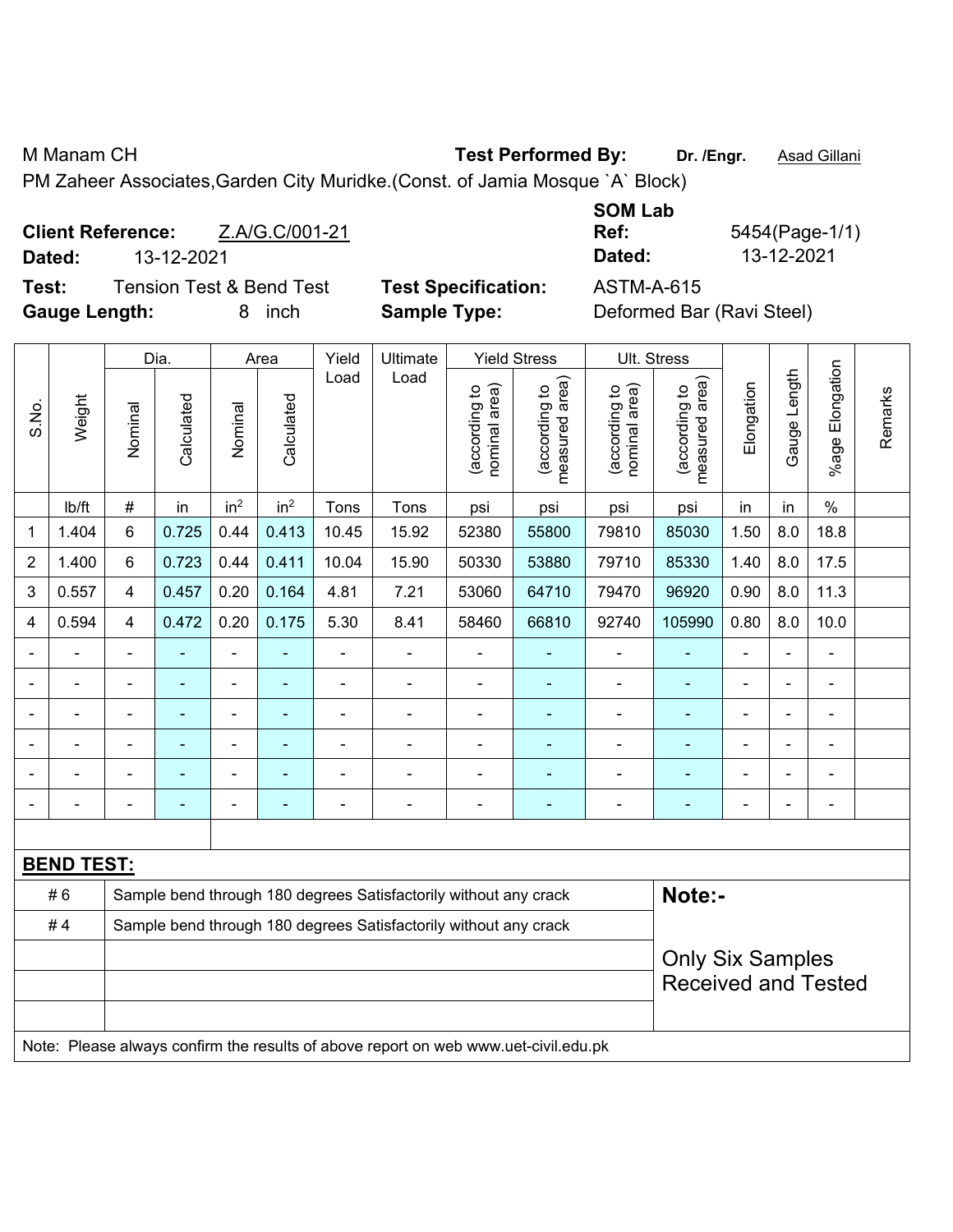CRE Jalapur Irrigation Project Consultants.

# **Client Reference:** JIP/TECH/CRE/337

**Dated:** 10-12-2021 **Dated:** 13-12-2021

**Test:** Tension Test & Bend Test **Test Specification:** ASTM-A-615 **Gauge Length:** 8 inch **Sample Type:** Deformed Bar (Nomi Steel)

| <b>SOM Lab</b> |                |
|----------------|----------------|
| Ref:           | 5455(Page-1/1) |
| Dated:         | 13-12-2021     |

|                |                   | Dia.                     |                |                 | Area            |       | Ultimate                                                                            | <b>Yield Stress</b>            |                                             |                                | Ult. Stress                     |                            |                |                          |         |
|----------------|-------------------|--------------------------|----------------|-----------------|-----------------|-------|-------------------------------------------------------------------------------------|--------------------------------|---------------------------------------------|--------------------------------|---------------------------------|----------------------------|----------------|--------------------------|---------|
| S.No.          | Weight            | Nominal                  | Calculated     | Nominal         | Calculated      | Load  | Load                                                                                | nominal area)<br>(according to | (according to<br>neasured area)<br>measured | nominal area)<br>(according to | measured area)<br>(according to | Elongation                 | Gauge Length   | Elongation<br>$%$ age I  | Remarks |
|                | Ib/ft             | #                        | in             | in <sup>2</sup> | in <sup>2</sup> | Tons  | Tons                                                                                | psi                            | psi                                         | psi                            | psi                             | in                         | in             | $\%$                     |         |
| 1              | 1.475             | 6                        | 0.743          | 0.44            | 0.433           | 15.88 | 20.00                                                                               | 79610                          | 80890                                       | 100250                         | 101870                          | 1.00                       | 8.0            | 12.5                     |         |
| $\overline{2}$ | 1.457             | 6                        | 0.738          | 0.44            | 0.428           | 15.78 | 19.88                                                                               | 79100                          | 81310                                       | 99640                          | 102430                          | 1.00                       | 8.0            | 12.5                     |         |
| 3              | 0.593             | 4                        | 0.471          | 0.20            | 0.174           | 5.35  | 8.26                                                                                | 59020                          | 67840                                       | 91050                          | 104660                          | 1.00                       | 8.0            | 12.5                     |         |
| 4              | 0.591             | 4                        | 0.471          | 0.20            | 0.174           | 5.35  | 8.26                                                                                | 59020                          | 67840                                       | 91050                          | 104660                          | 1.00                       | 8.0            | 12.5                     |         |
| $\blacksquare$ |                   |                          |                | $\blacksquare$  |                 | ä,    | $\blacksquare$                                                                      | ä,                             |                                             | $\blacksquare$                 |                                 | $\blacksquare$             |                | ä,                       |         |
|                |                   | ä,                       | ÷,             | $\blacksquare$  | $\blacksquare$  | L,    | ÷.                                                                                  | ä,                             |                                             | $\blacksquare$                 | ä,                              | $\blacksquare$             | $\blacksquare$ | $\blacksquare$           |         |
| $\blacksquare$ |                   | $\overline{\phantom{a}}$ | $\blacksquare$ | $\blacksquare$  |                 | ä,    | ÷,                                                                                  | $\blacksquare$                 | $\blacksquare$                              | $\overline{\phantom{a}}$       | $\qquad \qquad \blacksquare$    | $\overline{a}$             | $\blacksquare$ | $\overline{\phantom{a}}$ |         |
|                |                   | ä,                       | ÷,             | $\blacksquare$  |                 | L,    | $\overline{a}$                                                                      |                                |                                             | $\blacksquare$                 | ÷,                              |                            |                | $\blacksquare$           |         |
|                |                   |                          | L,             | $\blacksquare$  |                 |       | ÷                                                                                   |                                |                                             | ä,                             | L,                              |                            |                | ä,                       |         |
|                |                   |                          |                |                 |                 |       |                                                                                     |                                |                                             |                                |                                 |                            |                | ä,                       |         |
|                |                   |                          |                |                 |                 |       |                                                                                     |                                |                                             |                                |                                 |                            |                |                          |         |
|                | <b>BEND TEST:</b> |                          |                |                 |                 |       |                                                                                     |                                |                                             |                                |                                 |                            |                |                          |         |
|                | #6                |                          |                |                 |                 |       | Sample bend through 180 degrees Satisfactorily without any crack                    |                                |                                             |                                | Note:-                          |                            |                |                          |         |
|                | #4                |                          |                |                 |                 |       | Sample bend through 180 degrees Satisfactorily without any crack                    |                                |                                             |                                |                                 |                            |                |                          |         |
|                |                   |                          |                |                 |                 |       |                                                                                     |                                |                                             |                                | <b>Only Six Samples</b>         |                            |                |                          |         |
|                |                   |                          |                |                 |                 |       |                                                                                     |                                |                                             |                                |                                 | <b>Received and Tested</b> |                |                          |         |
|                |                   |                          |                |                 |                 |       |                                                                                     |                                |                                             |                                |                                 |                            |                |                          |         |
|                |                   |                          |                |                 |                 |       | Note: Please always confirm the results of above report on web www.uet-civil.edu.pk |                                |                                             |                                |                                 |                            |                |                          |         |

Engr. Javed Asad **Test Performed By:** Dr. /Engr. **SAsad Ali Gillani** Collection Association Collection Association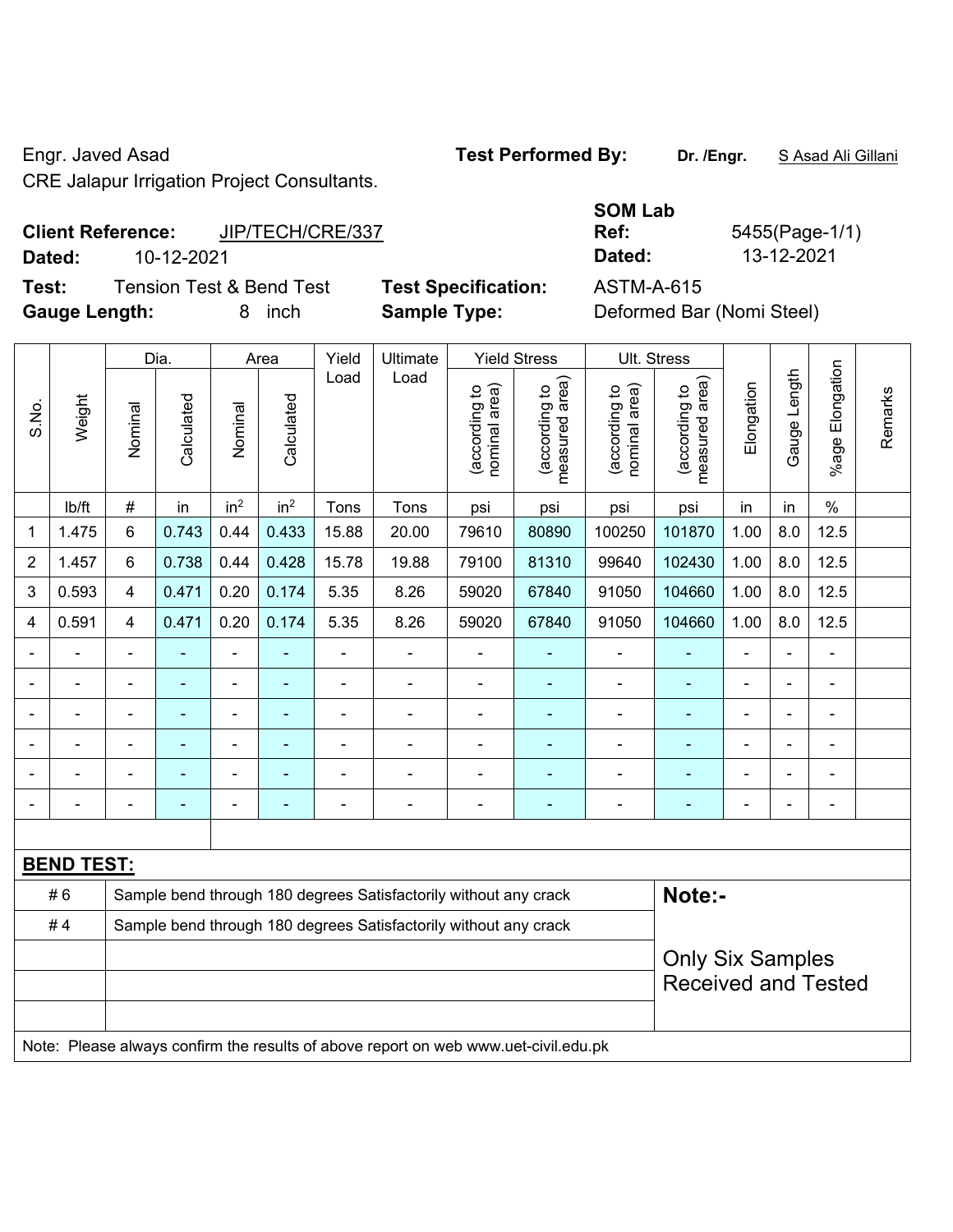Construction Company,Sheikhupura

## **Client Reference:** Nil

|       | Dated:               |         | 13-12-2021                          |         |                      | Dated: |                                                   | 13-12-2021                            |                                                       |                                        |                                                  |            |                 |                    |
|-------|----------------------|---------|-------------------------------------|---------|----------------------|--------|---------------------------------------------------|---------------------------------------|-------------------------------------------------------|----------------------------------------|--------------------------------------------------|------------|-----------------|--------------------|
| Test: | <b>Gauge Length:</b> |         | <b>Tension Test &amp; Bend Test</b> | 8       | inch                 |        | <b>Test Specification:</b><br><b>Sample Type:</b> |                                       |                                                       | <b>ASTM-A-615</b><br>Deformed Bar      |                                                  |            |                 |                    |
|       |                      | Dia.    |                                     | Area    |                      | Yield  | Ultimate                                          | <b>Yield Stress</b>                   |                                                       | Ult. Stress                            |                                                  |            |                 |                    |
| S.No. | Weight               | Nominal | Calculated                          | Nominal | alculated<br>$\circ$ | Load   | Load                                              | ea)<br>ೆ<br>(according<br>nominal are | କ<br>요<br>ഉ<br>(according<br>ω<br>ᅙ<br>Φ<br>asur<br>Φ | ea)<br>요<br>(according<br>ౚ<br>nominal | rea)<br><u>م</u><br>ᡕᢐ<br>(according<br>neasured | Elongation | Length<br>Gauge | Elongation<br>%age |

|                |        | Dia.           |            | Area                     |                 | Yield                    | Ultimate | Yield Stress                   |                                 | UII. Stress                    |                                    |                          |                          |                       |         |
|----------------|--------|----------------|------------|--------------------------|-----------------|--------------------------|----------|--------------------------------|---------------------------------|--------------------------------|------------------------------------|--------------------------|--------------------------|-----------------------|---------|
| S.No.          | Weight | Nominal        | Calculated | Nominal                  | Calculated      | Load                     | Load     | nominal area)<br>(according to | measured area)<br>(according to | nominal area)<br>(according to | area)<br>(according to<br>measured | Elongation               | Length<br>Gauge          | Elongation<br>$%$ age | Remarks |
|                | lb/ft  | $\#$           | in         | in <sup>2</sup>          | in <sup>2</sup> | Tons                     | Tons     | psi                            | psi                             | psi                            | psi                                | in                       | in                       | $\%$                  |         |
| 1              | 2.625  | 8              | 0.991      | 0.79                     | 0.771           | 25.35                    | 34.15    | 70780                          | 72520                           | 95340                          | 97680                              | 1.60                     | 8.0                      | 20.0                  |         |
| $\overline{c}$ | 0.678  | 4              | 0.503      | 0.20                     | 0.199           | 6.93                     | 9.07     | 76440                          | 76820                           | 100050                         | 100550                             | 1.10                     | 8.0                      | 13.8                  |         |
| -              |        | $\blacksquare$ | ۰          | $\blacksquare$           | ۰               | $\blacksquare$           |          |                                |                                 |                                | ٠                                  | -                        | $\blacksquare$           | $\blacksquare$        |         |
| $\blacksquare$ |        | $\blacksquare$ |            | $\overline{\phantom{0}}$ |                 |                          |          |                                |                                 |                                |                                    |                          | $\blacksquare$           |                       |         |
| -              |        |                |            |                          |                 |                          |          |                                |                                 |                                |                                    |                          | $\blacksquare$           |                       |         |
| -              |        | $\blacksquare$ | ۰          | $\blacksquare$           |                 | $\blacksquare$           |          |                                |                                 |                                |                                    | $\blacksquare$           | $\blacksquare$           | -                     |         |
| $\blacksquare$ |        | -              |            | $\overline{\phantom{0}}$ |                 |                          |          |                                |                                 |                                |                                    |                          | $\overline{\phantom{0}}$ |                       |         |
| -              |        |                |            |                          |                 |                          |          |                                |                                 |                                |                                    | $\equiv$                 | $\blacksquare$           |                       |         |
| $\blacksquare$ |        | -              |            | -                        |                 | $\overline{\phantom{0}}$ |          |                                |                                 |                                |                                    | $\overline{\phantom{0}}$ | $\blacksquare$           |                       |         |
| -              |        | -              |            | ٠                        |                 | $\overline{\phantom{a}}$ | -        |                                |                                 |                                |                                    | ٠                        | $\overline{a}$           | -                     |         |
|                |        |                |            |                          |                 |                          |          |                                |                                 |                                |                                    |                          |                          |                       |         |

| <b>BEND TEST:</b> |  |                                                                                     |                            |  |  |  |  |  |  |  |  |
|-------------------|--|-------------------------------------------------------------------------------------|----------------------------|--|--|--|--|--|--|--|--|
| # 8               |  | Sample bend through 180 degrees Satisfactorily without any crack                    | Note:-                     |  |  |  |  |  |  |  |  |
| #4                |  |                                                                                     |                            |  |  |  |  |  |  |  |  |
|                   |  |                                                                                     | <b>Only Four Samples</b>   |  |  |  |  |  |  |  |  |
|                   |  |                                                                                     | <b>Received and Tested</b> |  |  |  |  |  |  |  |  |
|                   |  |                                                                                     |                            |  |  |  |  |  |  |  |  |
|                   |  | Note: Please always confirm the results of above report on web www.uet-civil.edu.pk |                            |  |  |  |  |  |  |  |  |

M. Saleem **Test Performed By:** Dr. /Engr. **SAsad Ali Gillani** 

**SOM Lab** 

**Ref:** 5456(Page-1/1)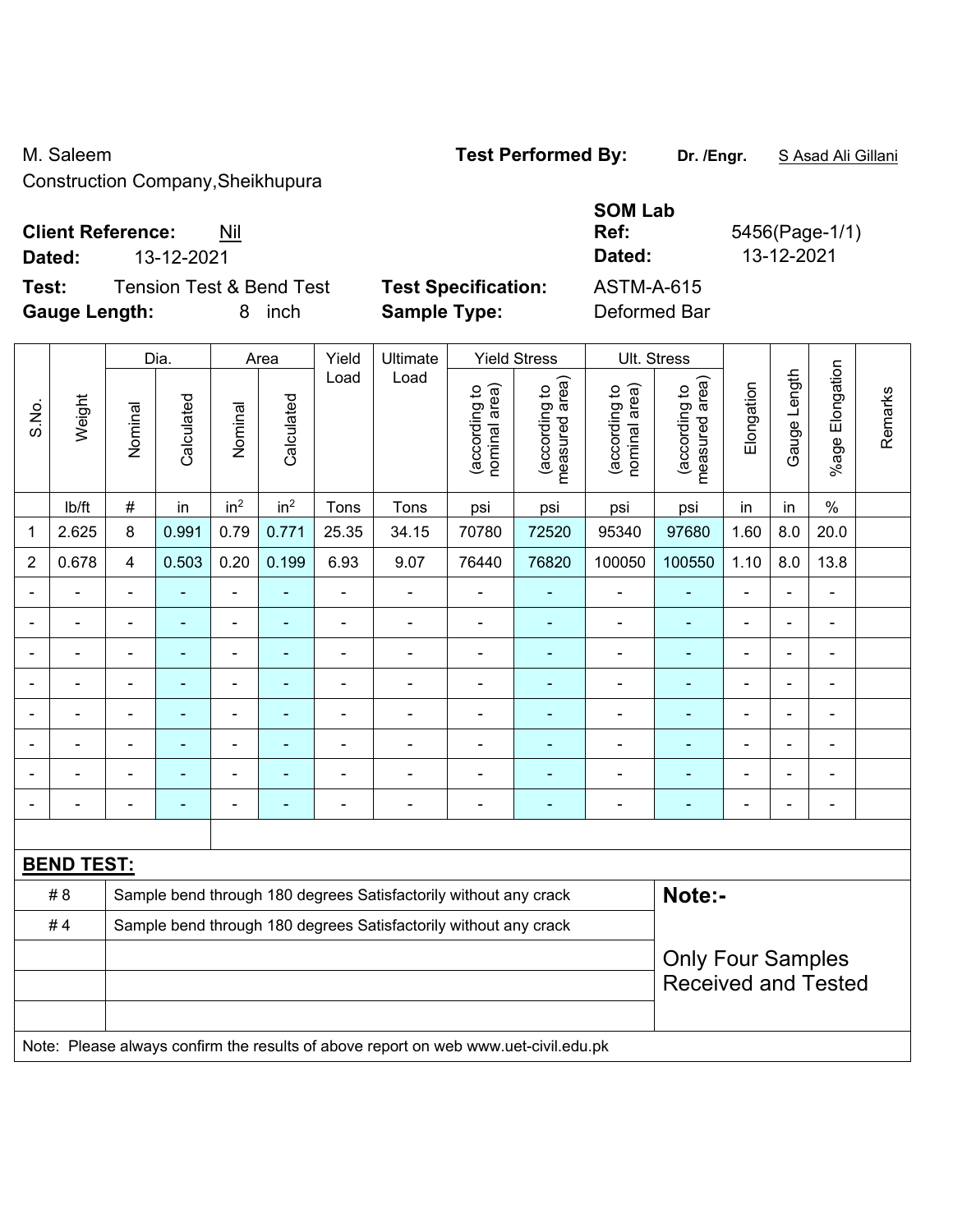Engr. Javed Asad **Test Performed By: Dr. /Engr.** S Asad Ali Gillani

CRE Jalapur Irrigation Project Consultants.

|        | <b>Client Reference:</b> | JIP/TECH/CRE/P-2/15 | <b>JUIVI LAN</b><br>Ref:   | 5458(Page-1                     |            |
|--------|--------------------------|---------------------|----------------------------|---------------------------------|------------|
| Dated: | 13-12-2021               |                     |                            | Dated:                          | 13-12-2021 |
| Test:  | Tension Test & Bend Test |                     | <b>Test Specification:</b> | ASTM-A-615<br>Deformed Bar (Pak |            |

**SOM Lab Ref:** 5458(Page-1/1) Deformed Bar (Pak

Steel)

**Gauge Length:** 8 inch **Sample Type:** 

|                | Weight            | Dia.                                           |                | Area                     |                                | Yield                           | Ultimate<br>Load                                                                    | <b>Yield Stress</b>            |                                 | Ult. Stress                |                |                           |                |                          |  |  |  |
|----------------|-------------------|------------------------------------------------|----------------|--------------------------|--------------------------------|---------------------------------|-------------------------------------------------------------------------------------|--------------------------------|---------------------------------|----------------------------|----------------|---------------------------|----------------|--------------------------|--|--|--|
| S.No.          |                   | Calculated<br>Calculated<br>Nominal<br>Nominal |                | Load                     | nominal area)<br>(according to | (according to<br>measured area) |                                                                                     | (according to<br>nominal area) | (according to<br>measured area) | Elongation                 | Gauge Length   | %age Elongation           | Remarks        |                          |  |  |  |
|                | lb/ft             | $\#$                                           | in             | in <sup>2</sup>          | in <sup>2</sup>                | Tons                            | Tons                                                                                | psi                            | psi                             | psi                        | psi            | in                        | in             | $\%$                     |  |  |  |
| 1              | 2.513             | 8                                              | 0.970          | 0.79                     | 0.739                          | 26.68                           | 37.43                                                                               | 74480                          | 79620                           | 104500                     | 111710         | 1.30                      | 8.0            | 16.3                     |  |  |  |
| $\overline{2}$ | 2.517             | 8                                              | 0.971          | 0.79                     | 0.740                          | 24.54                           | 32.57                                                                               | 68500                          | 73130                           | 90920                      | 97070          | 1.50                      | 8.0            | 18.8                     |  |  |  |
|                |                   | $\blacksquare$                                 | ä,             | ä,                       | ۰                              | ä,                              | $\blacksquare$                                                                      | $\blacksquare$                 | ٠                               |                            | $\blacksquare$ |                           |                | $\blacksquare$           |  |  |  |
|                |                   |                                                | $\blacksquare$ | $\overline{\phantom{a}}$ | $\blacksquare$                 |                                 | $\blacksquare$                                                                      | $\blacksquare$                 | ۰                               | $\overline{\phantom{a}}$   | $\blacksquare$ | $\blacksquare$            |                | $\overline{\phantom{0}}$ |  |  |  |
| $\blacksquare$ |                   | $\blacksquare$                                 | $\blacksquare$ | $\overline{\phantom{a}}$ | ۰                              | $\blacksquare$                  | $\blacksquare$                                                                      | $\overline{\phantom{a}}$       | ٠                               | $\blacksquare$             | $\blacksquare$ | $\blacksquare$            |                | $\blacksquare$           |  |  |  |
|                |                   | $\blacksquare$                                 | $\blacksquare$ | $\blacksquare$           | ۰                              |                                 | $\overline{a}$                                                                      | $\blacksquare$                 | ۰                               | $\blacksquare$             | $\blacksquare$ | $\blacksquare$            | $\blacksquare$ | ÷                        |  |  |  |
| $\blacksquare$ | $\blacksquare$    | $\blacksquare$                                 | $\blacksquare$ | $\blacksquare$           | $\blacksquare$                 | ä,                              | $\blacksquare$                                                                      | $\blacksquare$                 | $\blacksquare$                  | $\overline{\phantom{a}}$   | $\blacksquare$ | $\blacksquare$            |                | $\blacksquare$           |  |  |  |
|                |                   | $\overline{\phantom{0}}$                       | $\blacksquare$ | ä,                       | $\blacksquare$                 | ä,                              | $\blacksquare$                                                                      | Ē,                             | ٠                               | Ē,                         |                |                           |                | $\blacksquare$           |  |  |  |
|                |                   |                                                |                | ÷                        |                                |                                 | $\blacksquare$                                                                      | Ē,                             |                                 |                            |                |                           |                |                          |  |  |  |
| $\blacksquare$ |                   | $\overline{a}$                                 | $\blacksquare$ | -                        | ۰                              | $\overline{a}$                  | $\overline{\phantom{a}}$                                                            | $\overline{a}$                 | ۰                               | $\blacksquare$             | $\blacksquare$ | -                         |                | $\overline{\phantom{a}}$ |  |  |  |
|                |                   |                                                |                |                          |                                |                                 |                                                                                     |                                |                                 |                            |                |                           |                |                          |  |  |  |
|                | <b>BEND TEST:</b> |                                                |                |                          |                                |                                 |                                                                                     |                                |                                 |                            |                |                           |                |                          |  |  |  |
|                | # 8               |                                                |                |                          |                                |                                 | Sample bend through 180 degrees Satisfactorily without any crack                    |                                |                                 |                            | Note:-         |                           |                |                          |  |  |  |
|                |                   |                                                |                |                          |                                |                                 |                                                                                     |                                |                                 |                            |                |                           |                |                          |  |  |  |
|                |                   |                                                |                |                          |                                |                                 |                                                                                     |                                |                                 |                            |                | <b>Only Three Samples</b> |                |                          |  |  |  |
|                |                   |                                                |                |                          |                                |                                 |                                                                                     |                                |                                 | <b>Received and Tested</b> |                |                           |                |                          |  |  |  |
|                |                   |                                                |                |                          |                                |                                 |                                                                                     |                                |                                 |                            |                |                           |                |                          |  |  |  |
|                |                   |                                                |                |                          |                                |                                 | Note: Please always confirm the results of above report on web www.uet-civil.edu.pk |                                |                                 |                            |                |                           |                |                          |  |  |  |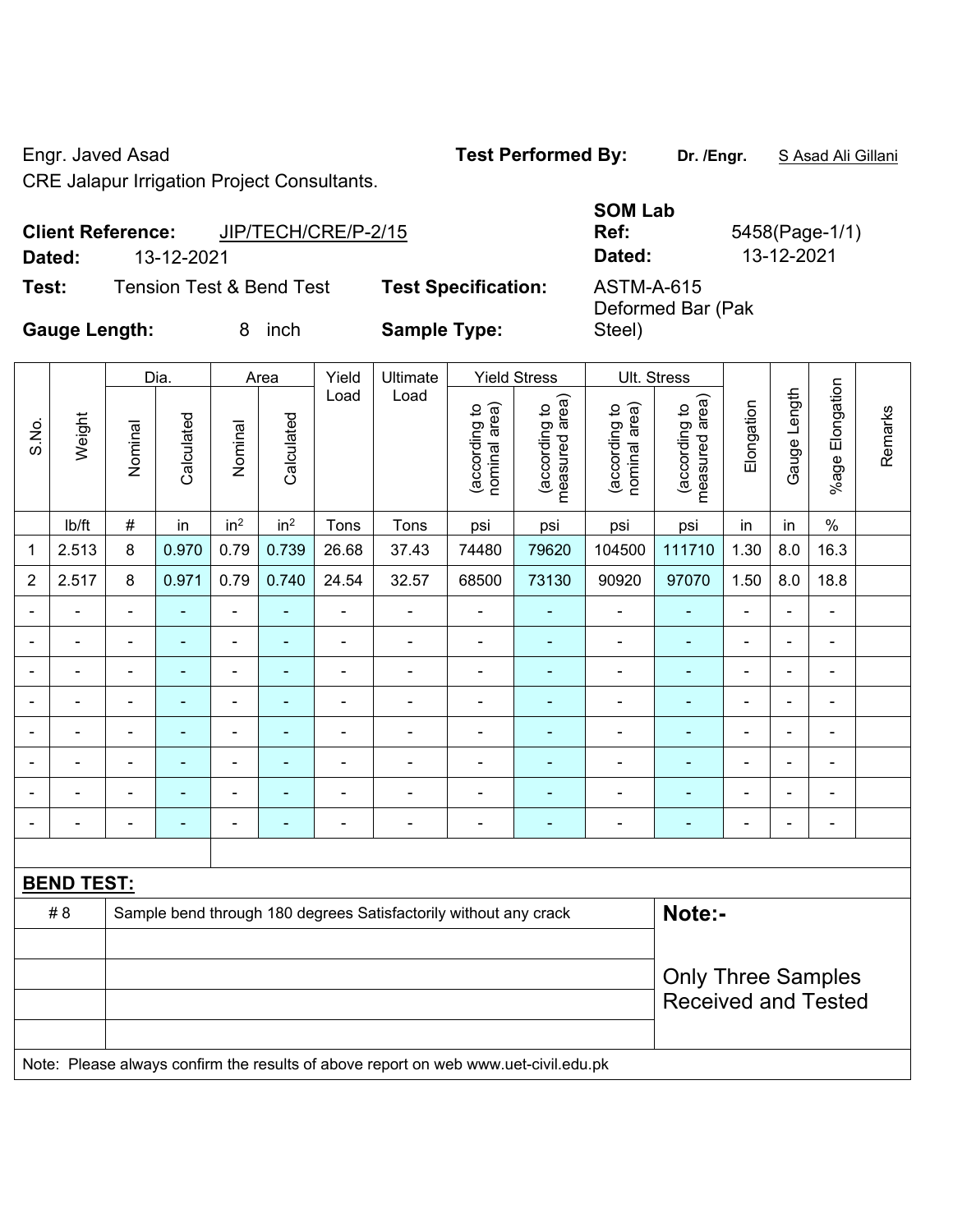Muhammad Aslam **Test Performed By: Dr. /Engr.** S. Asad Gillani

MC Allied Bank Lt.Engg.Cell Multan.(Const.Project Allied Bank Limited Chunian Branch, Region Swl)

**Client Reference:** Nil

**Test:** Tension Test & Bend Test **Test Specification:** ASTM-A-615 **Gauge Length:** 8 inch **Sample Type:** Deformed Bar (Ittefaq Brand)

**SOM Lab Ref:** 5459(Page-1/1) **Dated:** 07-12-2021 **Dated:** 13-12-2021

| S.No.          | Weight            | Dia.           |                | Area            |                 | Yield          | Ultimate                                                                            | <b>Yield Stress</b>            |                                 | Ult. Stress                    |                                 |                |                |                            |         |
|----------------|-------------------|----------------|----------------|-----------------|-----------------|----------------|-------------------------------------------------------------------------------------|--------------------------------|---------------------------------|--------------------------------|---------------------------------|----------------|----------------|----------------------------|---------|
|                |                   | Nominal        | Calculated     | Nominal         | Calculated      | Load           | Load                                                                                | (according to<br>nominal area) | measured area)<br>(according to | nominal area)<br>(according to | measured area)<br>(according to | Elongation     | Gauge Length   | Elongation<br>%age         | Remarks |
|                | lb/ft             | $\#$           | in             | in <sup>2</sup> | in <sup>2</sup> | Tons           | Tons                                                                                | psi                            | psi                             | psi                            | psi                             | in             | in             | $\%$                       |         |
| 1              | 1.478             | $6\phantom{1}$ | 0.743          | 0.44            | 0.434           | 14.22          | 18.96                                                                               | 71280                          | 72270                           | 95040                          | 96350                           | 1.20           | 8.0            | 15.0                       |         |
| $\overline{2}$ | 1.484             | $6\phantom{1}$ | 0.745          | 0.44            | 0.436           | 13.51          | 18.82                                                                               | 67700                          | 68320                           | 94320                          | 95190                           | 1.20           | 8.0            | 15.0                       |         |
| 3              | 0.607             | $\overline{4}$ | 0.476          | 0.20            | 0.178           | 5.73           | 8.69                                                                                | 63180                          | 70980                           | 95770                          | 107610                          | 1.10           | 8.0            | 13.8                       |         |
| 4              | 0.606             | 4              | 0.476          | 0.20            | 0.178           | 5.78           | 8.72                                                                                | 63740                          | 71620                           | 96110                          | 107990                          | 1.20           | 8.0            | 15.0                       |         |
| $\blacksquare$ |                   | $\blacksquare$ | ٠              | $\blacksquare$  | $\blacksquare$  | $\blacksquare$ | $\frac{1}{2}$                                                                       | $\blacksquare$                 |                                 | ÷,                             | $\blacksquare$                  | $\overline{a}$ | $\blacksquare$ | $\blacksquare$             |         |
| $\blacksquare$ |                   | ä,             | $\blacksquare$ | ÷,              | $\blacksquare$  | $\blacksquare$ | $\frac{1}{2}$                                                                       | $\blacksquare$                 | $\blacksquare$                  | ÷,                             | ٠                               | ä,             | $\blacksquare$ | ÷,                         |         |
| $\blacksquare$ |                   | ä,             | $\blacksquare$ | ä,              | ÷               | $\blacksquare$ | $\blacksquare$                                                                      | ä,                             | $\blacksquare$                  | ÷,                             | $\blacksquare$                  | $\overline{a}$ |                | $\blacksquare$             |         |
|                |                   |                |                |                 |                 |                | $\overline{a}$                                                                      |                                |                                 |                                |                                 |                |                |                            |         |
|                |                   |                |                |                 |                 |                | $\blacksquare$                                                                      |                                |                                 | ۰                              |                                 |                |                |                            |         |
| $\blacksquare$ |                   |                | -              | $\overline{a}$  | $\overline{a}$  |                | $\overline{\phantom{a}}$                                                            | $\blacksquare$                 | $\overline{\phantom{a}}$        | ÷                              | $\overline{\phantom{0}}$        |                |                | $\blacksquare$             |         |
|                |                   |                |                |                 |                 |                |                                                                                     |                                |                                 |                                |                                 |                |                |                            |         |
|                | <b>BEND TEST:</b> |                |                |                 |                 |                |                                                                                     |                                |                                 |                                |                                 |                |                |                            |         |
|                | #6                |                |                |                 |                 |                | Sample bend through 180 degrees Satisfactorily without any crack                    |                                |                                 |                                | Note:-                          |                |                |                            |         |
|                | #4                |                |                |                 |                 |                | Sample bend through 180 degrees Satisfactorily without any crack                    |                                |                                 |                                |                                 |                |                |                            |         |
|                |                   |                |                |                 |                 |                |                                                                                     |                                |                                 |                                | <b>Only Six Samples</b>         |                |                |                            |         |
|                |                   |                |                |                 |                 |                |                                                                                     |                                |                                 |                                |                                 |                |                | <b>Received and Tested</b> |         |
|                |                   |                |                |                 |                 |                |                                                                                     |                                |                                 |                                |                                 |                |                |                            |         |
|                |                   |                |                |                 |                 |                | Note: Please always confirm the results of above report on web www.uet-civil.edu.pk |                                |                                 |                                |                                 |                |                |                            |         |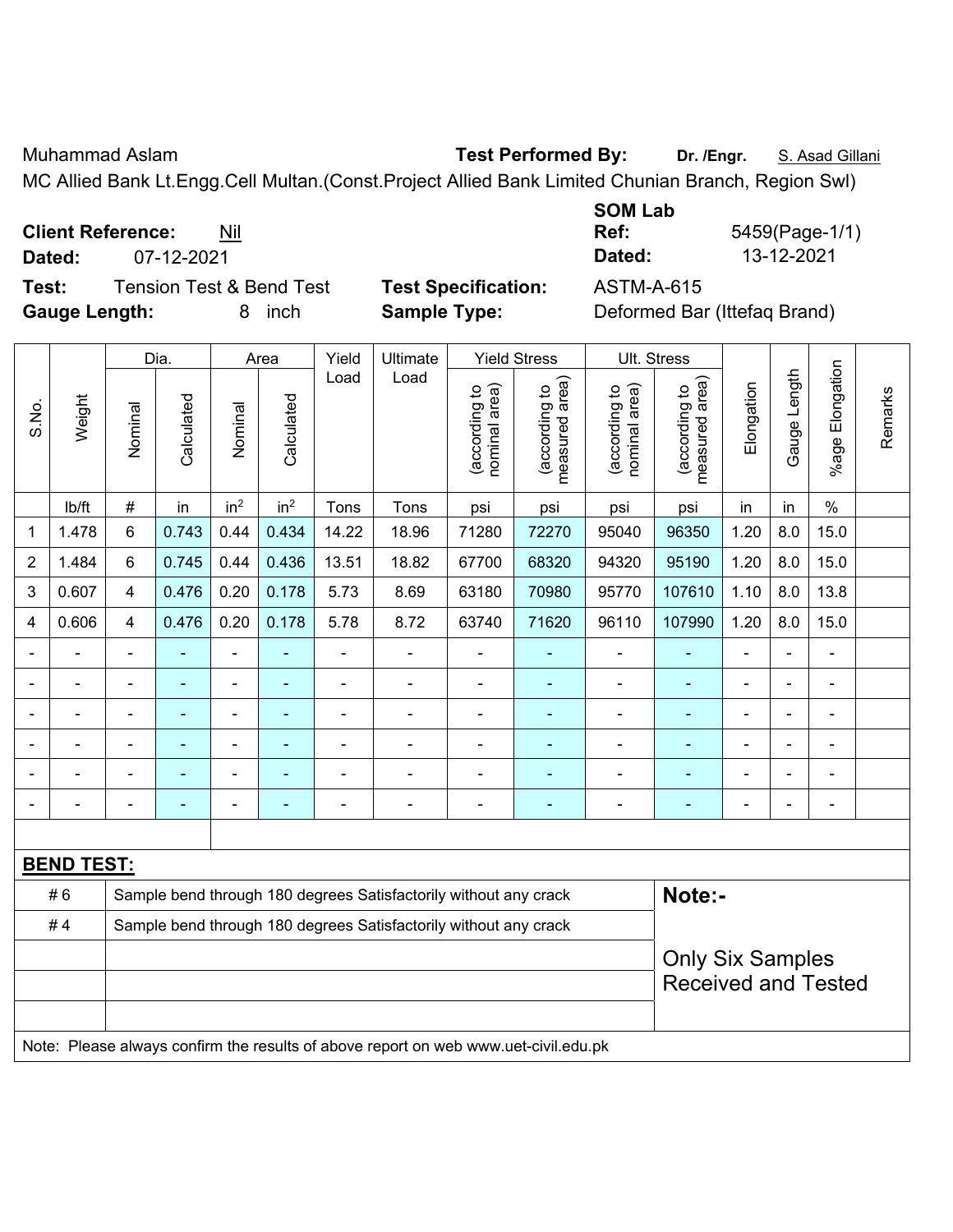### **Test Performed By: Dr. /Engr.** S. Asad Ali Gillani

Sohail afzal

Sr. Project Manager,

Izhar Construction (Pvt.)Ltd.

(Testing for Dolmen Mall Lahhore)

**Client Reference:**ICPL/CONST-DML/21/66 **Dated:** 10-12-2021

**SOM Lab Ref:** CED/SOM/5457(Page-1/2) **Dated:** 13-12-2021

**Test:** Tension Test **Gauge Length:** 100mm

**Sample Type:** HAS Threaded Rod (24x1m4.8grade)

| S.No. | <b>Diameter</b><br>Original                                                         | Dia.<br><b>Diameter</b><br>Tested |                          | Yield<br>Load | Ultimate<br>Load | Yield<br><b>Stress</b> | Ultimate.<br><b>Stress</b> | Elongation | Gauge Length | %age Elongation | Remarks |  |  |
|-------|-------------------------------------------------------------------------------------|-----------------------------------|--------------------------|---------------|------------------|------------------------|----------------------------|------------|--------------|-----------------|---------|--|--|
|       | mm                                                                                  | mm                                | $\overline{\text{mm}^2}$ | kN            | kN               | MPa                    | MPa                        | mm         | mm           | $\frac{0}{6}$   |         |  |  |
| 1     | 24                                                                                  | 16.2                              | 206.12                   | 102.5         | 121.5            | 497.28                 | 589.46                     | 15.2       | 100          | 15.2            |         |  |  |
|       |                                                                                     |                                   |                          |               |                  |                        |                            |            |              |                 |         |  |  |
|       |                                                                                     |                                   |                          |               |                  |                        |                            |            |              |                 |         |  |  |
|       |                                                                                     |                                   |                          |               |                  |                        |                            |            |              |                 |         |  |  |
|       | Note:-                                                                              |                                   |                          |               |                  |                        |                            |            |              |                 |         |  |  |
|       |                                                                                     | <b>Only One Sample</b>            |                          |               |                  |                        |                            |            |              |                 |         |  |  |
|       | <b>Received and Tested</b>                                                          |                                   |                          |               |                  |                        |                            |            |              |                 |         |  |  |
|       | Note: Please always confirm the results of above report on web www.uet-civil.edu.pk |                                   |                          |               |                  |                        |                            |            |              |                 |         |  |  |